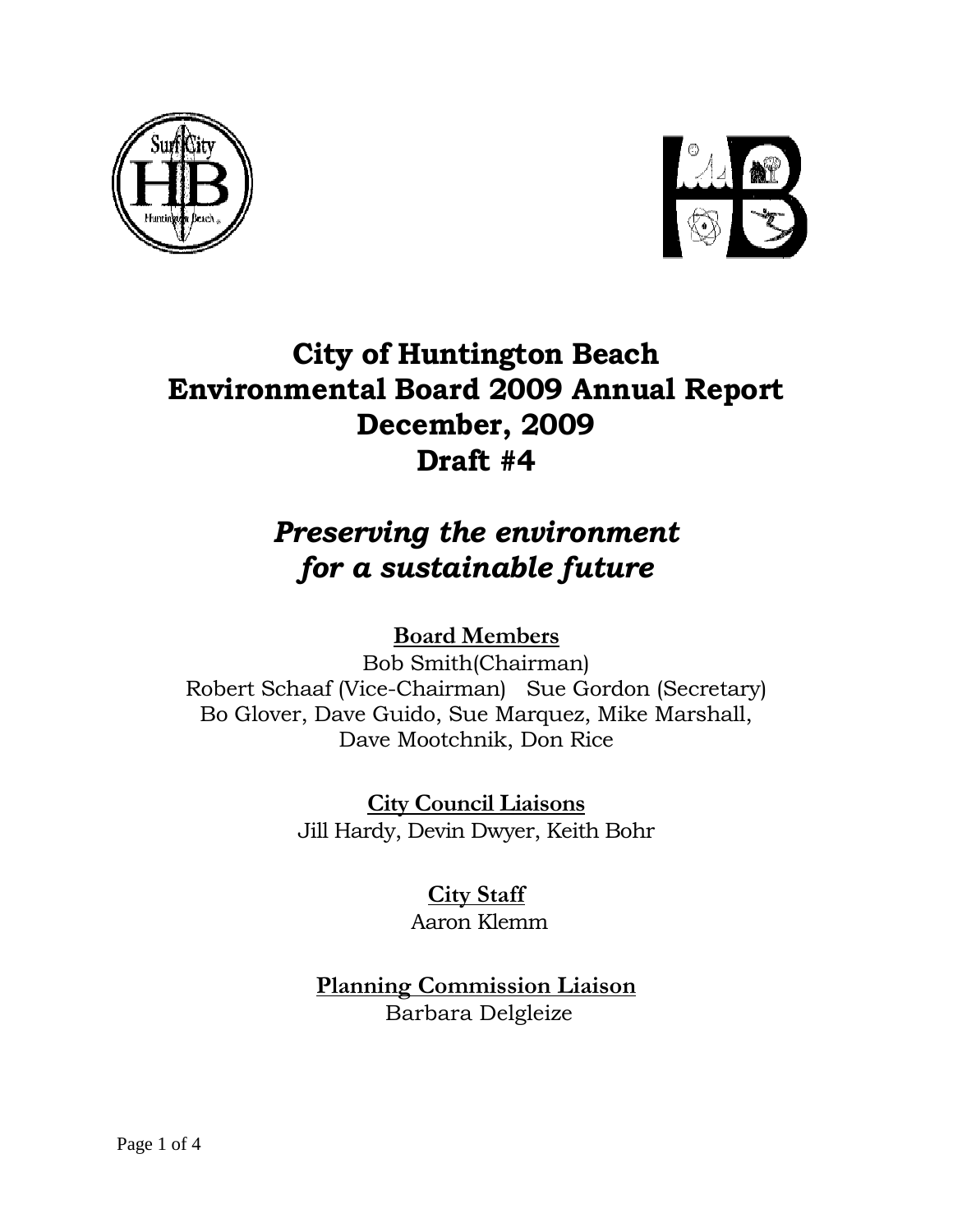# **1. Introduction**

The Huntington Beach (HB) City Council (Council) established an Environmental Board (Board) almost 40 years ago. Much has changed in the intervening years, and in 2009 the Council streamlined several Boards and Committees. The revised purpose of the Board is now expanded to include economic, environmental and social sustainability. Staff responsibility was changed from Planning to Administration (Energy Manager).

What the Board does: Preserving the environment for a sustainable future:

- Review General Plans, Specific Plans, Environmental Impact Reports, Negative Declarations with HB staff to promote sustainability
- Assist in programs to reduce energy consumption and develop sustainable energy
- Support HB's evolving Sustainability Program with external awareness, educational and advisory projects
- Deliver an Annual Report to the Council on plans and results

# What the Board will consider:

- Topics in the context of 2009-2020 problems that drive our attention today
- Federal and State adaptations beyond 1970 legislated programs
	- Private sector adaptations and advanced thinking by academia, think tanks (environmental , economic, and technical)
		- LEED Existing Building Operations & Maintenance
		- LEED Neighborhood Development
	- Available Standards applicable to parts of perceived crises: Water, Energy, Carbon, Food, Health (H1N1), etc.

# **2. Goals and Objectives 2009**

The Board's goals and objectives for 2009 included:

- Establishing sponsorship for the Environmental Awards in order to provide a monetary incentive for these achievements.
- Implement the Green Scorecard and recognize successful participants
- Establish a Speakers Program to provide the Board and others with pertinent information on environmental and sustainability issues
- Establish an Environmental Board web page
- Participate in Green Events
- Enter the project planning process at an earlier point in order to become more effective

The Board members established four ad-hoc committees to accomplish the goals and objectives. These Ad Hoc committees include:

Energy/Green: Monitoring the external environment for opportunities for building process improvements in the areas of energy efficiency and the use of environmentally friendly materials/processes.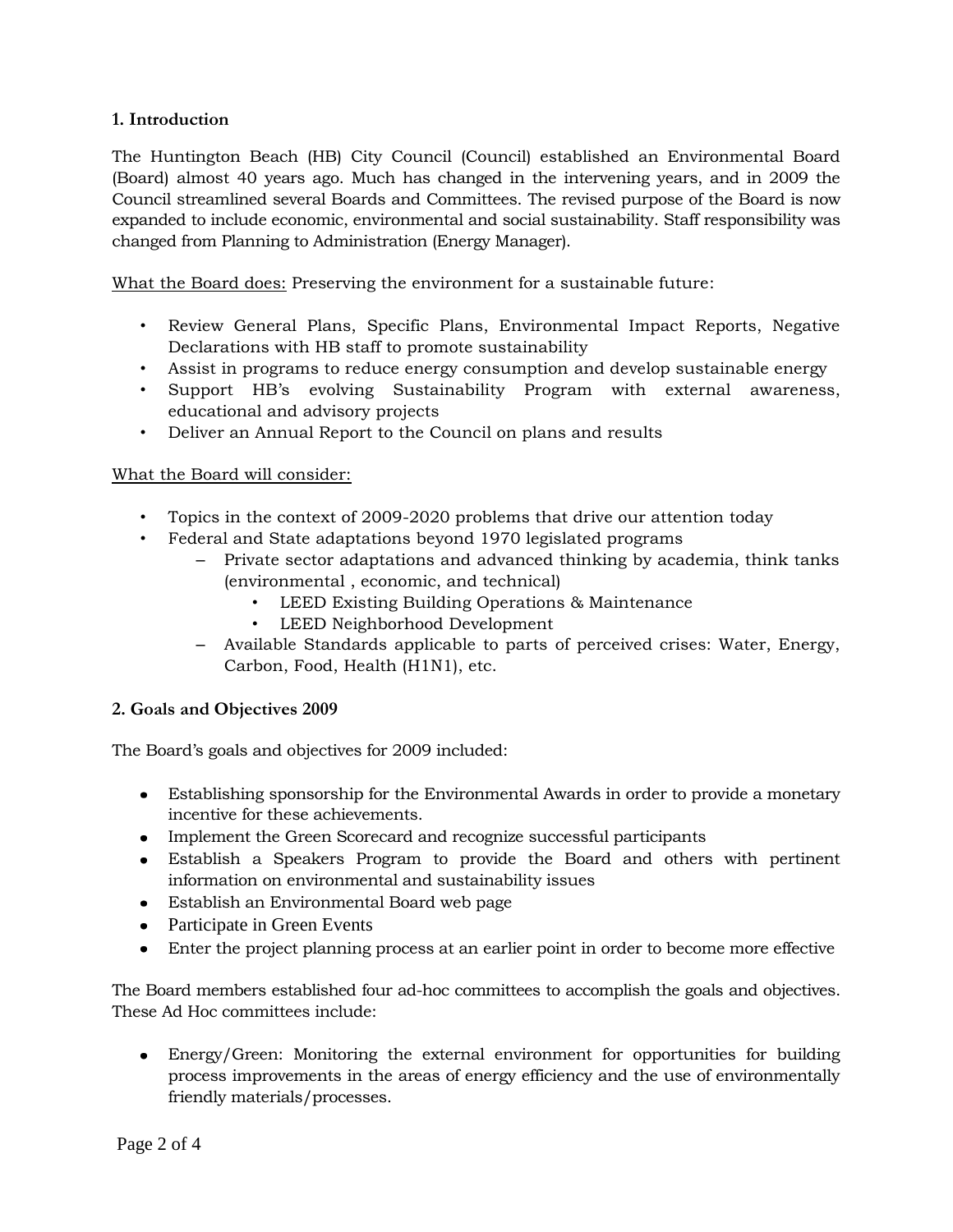- Solar: Participating in the HB's internal implementations of solar energy.
- Communications: Provide awareness of environmental/sustainability issues, concerns, and programs to the community.
- Environmental Awards: Annually recognizes HB residents and organizations for outstanding contribution to improving the environment

# **3. Accomplishments**

The Board studied many environmental topics of interest in 2009. Below is a summary of the accomplishments achieved during the year.

# Environmental Awards:

The annual Environmental Awards are now sponsored by Southern California Edison. Organizations and residents that submit applications for outstanding environmental activities or projects can now, if chosen, win a cash grant.

#### Green Scorecard

The Green Scorecard program was successfully implemented by the Board. Two HB residents were recognized by the Council for meeting Green criteria. One was for a new house and one was for a remodel.

#### Presentations:

The Board established a Speakers Program to provide the Board and others with pertinent information on environmental and sustainability issues. The following presentations were made in 2009:

- Building Industry Association: The Green Revolution (Board Member)
- Green Score Card: A voluntary residential program for green remodeling (Board)  $\bullet$
- Urban Heat Island Effect and Mitigation (City Intern)  $\bullet$  .
- Permeable Concrete (Industry representative)
- Permaculture Principles Don Torres

# Web Page

An Environmental Board web page is now on HB's web site.

# Green Events

The Board participated in the following Green Events:

- HB Green Expo booth
- Rainbow Earth Day booth
- SCE LED Awareness booth at Surf City Nights